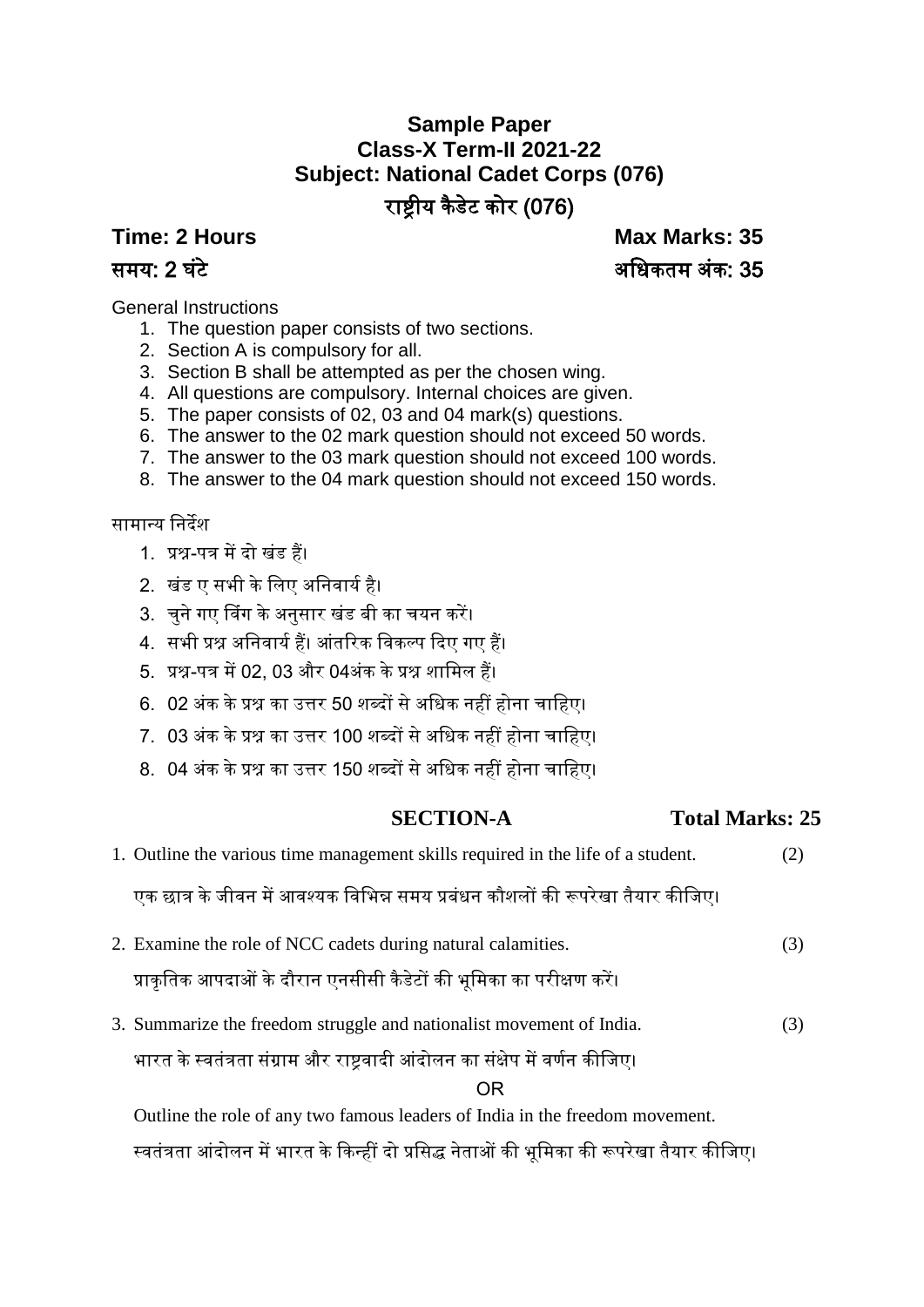4. Differentiate the various types of fire extinguishers. Briefly explain their composition and  $usage.$  (3)

|                                   | विभिन्न प्रकार के अग्निशामक यंत्रों में अंतर स्पष्ट कीजिए। उनके फायदे और नुकसान की पहचान करें।                                                            |               |  |  |
|-----------------------------------|-----------------------------------------------------------------------------------------------------------------------------------------------------------|---------------|--|--|
|                                   | 5. Identify the areas of corruption in our country.                                                                                                       | (2)           |  |  |
|                                   | हमारे देश में भ्रष्टाचार के क्षेत्रों की पहचान करें।                                                                                                      |               |  |  |
|                                   | 6. Explain <b>any one</b> of the following:<br>a) Trafficking<br>b) Child abuse                                                                           | (2)           |  |  |
|                                   | निम्नलिखित में से किन्हीं दो की व्याख्या कीजिए:                                                                                                           |               |  |  |
|                                   | क (तस्करी<br>ख (बाल शोषण                                                                                                                                  |               |  |  |
|                                   | 7. 'Planning of team work activities is important for bringing people together.' Outline the<br>importance of team building activities in student's life. | (3)           |  |  |
|                                   | 'लोगों को एकसाथ लाने के लिए टीमवर्क गतिविधियों की योजना बनाना महत्वपूर्ण है।' छात्र के जीवन में<br>टीम निर्माण गतिविधियों के महत्व को रेखांकित करें।      |               |  |  |
|                                   | 8. Elaborate any one of the following:<br>a) Creative thinking<br>b) Personality development                                                              | (3)           |  |  |
|                                   | निम्नलिखित में से किन्हीं दो का सविस्तार वर्णन कीजिए।<br>क) रचनात्मकसोच                                                                                   |               |  |  |
|                                   | ख(व्यक्तित्वविकास<br>9. Identify the various safety tips while going for rock climbing.                                                                   | (4)           |  |  |
|                                   | रॉक क्लाइम्बिंग के लिए जाते समय विभिन्न सुरक्षा युक्तियों की पहचान करें।                                                                                  |               |  |  |
|                                   | <b>Section-B</b>                                                                                                                                          |               |  |  |
| <b>Specialized Subject (Army)</b> |                                                                                                                                                           |               |  |  |
| <b>Marking Scheme Class X</b>     |                                                                                                                                                           |               |  |  |
| <b>Max Marks-10</b>               |                                                                                                                                                           |               |  |  |
|                                   | 10. Identify the following topographical forms:                                                                                                           | $(0.5X4 = 2)$ |  |  |

निम्नलिखित स्थलाकृतिक रूपों की पहचान करें:

a) An isolated hill - \_\_\_\_\_\_\_\_\_\_\_\_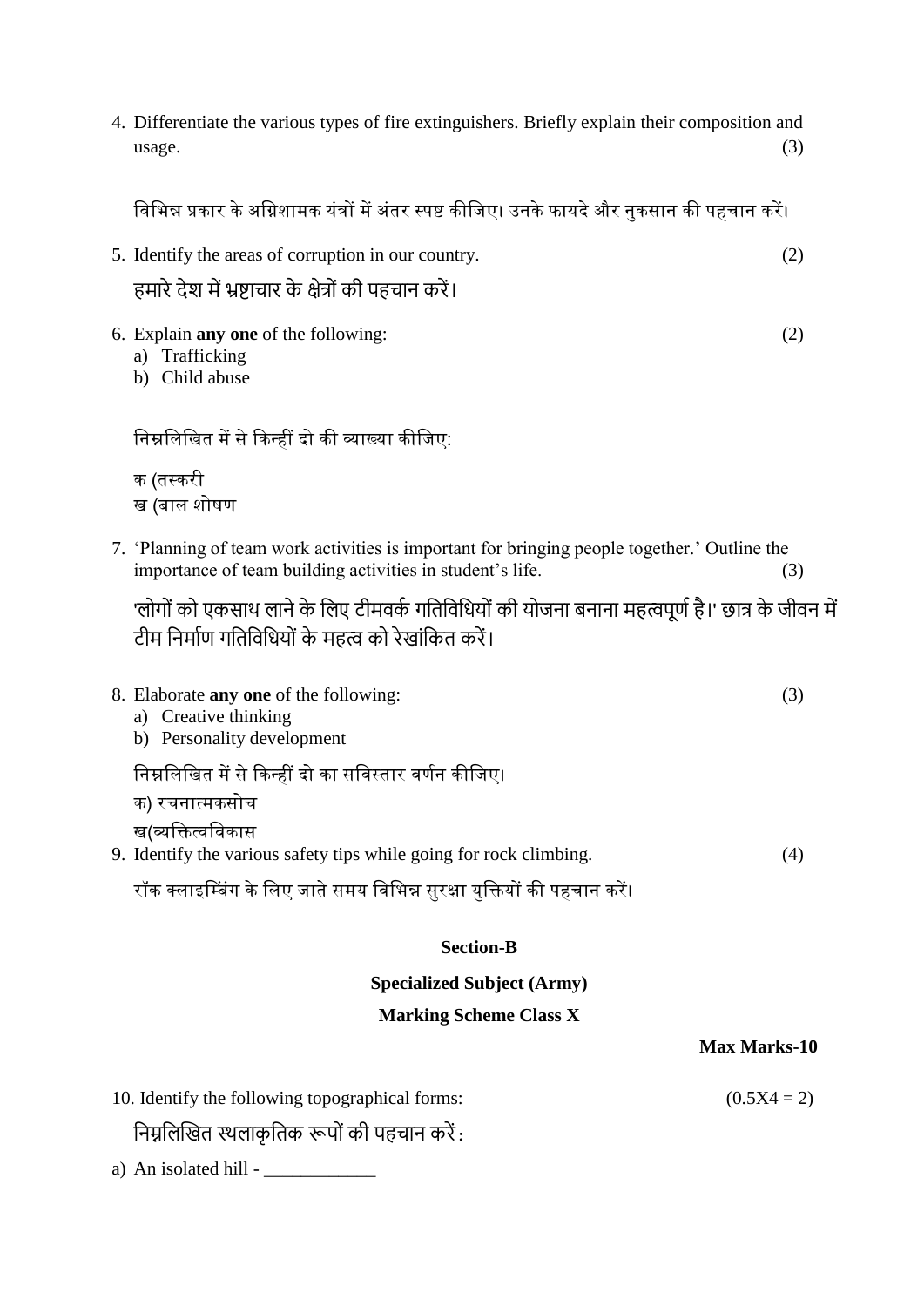क) एक सुनसान पहाडी -

 $\overline{\phantom{a}}$ 

\_\_\_\_\_\_\_\_\_\_\_\_\_\_\_.

- b) A piece of high ground jutting out of range of hills into lower ground -ख)ऊंचे मैदान का एक टुकड़ा जो पहाड़ियों की श्रेणी से निकलकर निचली जमीन में जाता है -
- c) A narrow ridge of high land joining up to higher hills  $-\frac{1}{2}$ ग) ऊँची पहाड़ियों से जुड़ने वाली ऊँची भूमि की एक संकरी चोटी - \_\_\_\_\_\_\_\_\_\_\_\_\_\_\_\_\_\_\_
- d) A line along a hill or range of hills or mountains from which water flows in opposite direction -

घ) एक पहाड़ी या पहाडियों या पहाडों की श्रृंखला के साथ एक रेखा जिससे पानी विपरीत दिशा में बहता है - \_\_\_\_\_\_\_\_\_\_

11. Explain the concept ofConventional Signs? Illustrate diagrammatically the conventional signs used on map for temple and railway line.  $(1+1 = 2)$ पारंपरिक संकेतों की अवधारणा की व्याख्या करें? मंदिर और रेलवे लाइन के लिए मानचित्र पर उपयोग किए जाने वाले पारंपरिक संकेतों को आरेखीय रूप से चित्रित करें।

# Or

Explain magnetic variation. Also identify the two factors on which magnetic variation depend. चुंबकीय विचरण को समझाइए। उन दो कारकों की भी पहचान कीजिए जिन पर चुंबकीय विचरण निर्भर करिा है।

12. Distance can be over-estimated or under-estimated.  $(0.5 \times 6 = 3)$ दूरी को अधिक अनुमानित या कम अनुमानित किया जा सकता है।

Identifythree situations each for the following:

निम्नलिखित के लिए प्रत्येक तीन स्थितियों का विश्लेषण करें:

(a) When distance is over-estimated.

क) जब दूरी अधिक अनुमानित हो।

- (b) When distance is under-estimated. ख)जब दूरी का अनुमान लगाया जाता है।
- 13. Explain two types of cover. Distinguisheach type briefly.  $(1+2=3)$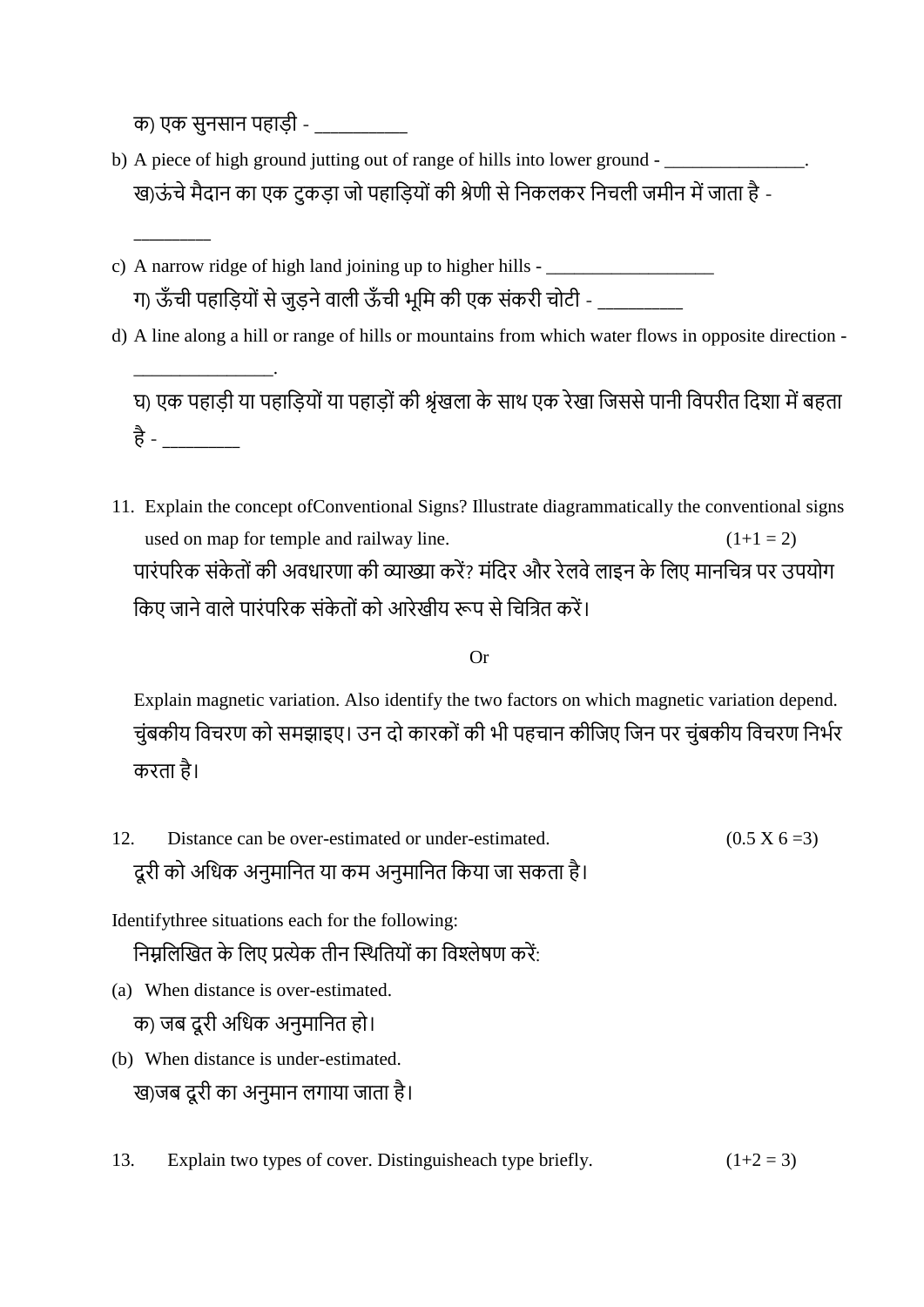दो प्रकार के आवरण की व्याख्या कीजिए। प्रत्येक प्रकार का संक्षेप में भेद कीजिए।

Or

Answer the Following: निम्नलिखित का उत्तर दें:

- (a) Briefly summarize the concept of section. क) अनुभाग की अवधारणा को संक्षेप में सारांशित करें।
- (b) List any three field signals that can be used at night. ख)किन्हीं तीन क्षेत्र संकेतों की सूची बनाइए जिनका उपयोग रात में किया जा सकता है।

## **Specialized Subject (Air Force)**

## **Class X**

## **Max Marks-10**

- 10.Explain the term atmosphere. List the layers of the atmosphere.  $(1+1=2)$ वायुमंडल शब्द की व्याख्या कीजिए। वायुमंडल की परतों की सूची बनाइए।
- 11. 'The air we breathe is made up of lots of other things besides oxygen'. Identify the broad composition of dry air.  $(1+1=2)$

'हम जिस हवा में सांस लेते हैं वह ऑक्सीजन के अलावा और भी बहुत सी चीजों से बनी होती है'। शुष्क वायु

के व्यापक संघटन को समझाइए और विस्तृत कीजिए?

| <b>Or</b>                                                                                             |     |               |  |
|-------------------------------------------------------------------------------------------------------|-----|---------------|--|
| 'Clouds are an important part of Earth's weather'. Explain the statement.                             |     | (2)           |  |
| 'बादल पृथ्वी के मौसम का एक महत्वपूर्ण हिस्सा हैं'। कथन की व्याख्या कीजिए।                             |     |               |  |
| 12.<br>Identify the aims of learning aero modeling.<br>एयरो मॉडलिंग सीखने के उद्देश्य निर्धारित करें। | (3) |               |  |
| 13.<br>Classifyaero-models and their types.<br>वायुयान मॉडल और उनके प्रकारों का वर्गीकरण कीजिए।       |     | $(1+2=3)$     |  |
| Or                                                                                                    |     |               |  |
| List any six basic tools used in aero modeling.                                                       |     | $(0.5 X 6=3)$ |  |

हवाई मॉडलिंग में प्रयुक्त किन्हीं छह बुनियादी उपकरणों की सूची बनाएं।

**Specialized Subject (Navy)**

$$
(1.5\ \mathrm{X}\ 2=3)
$$